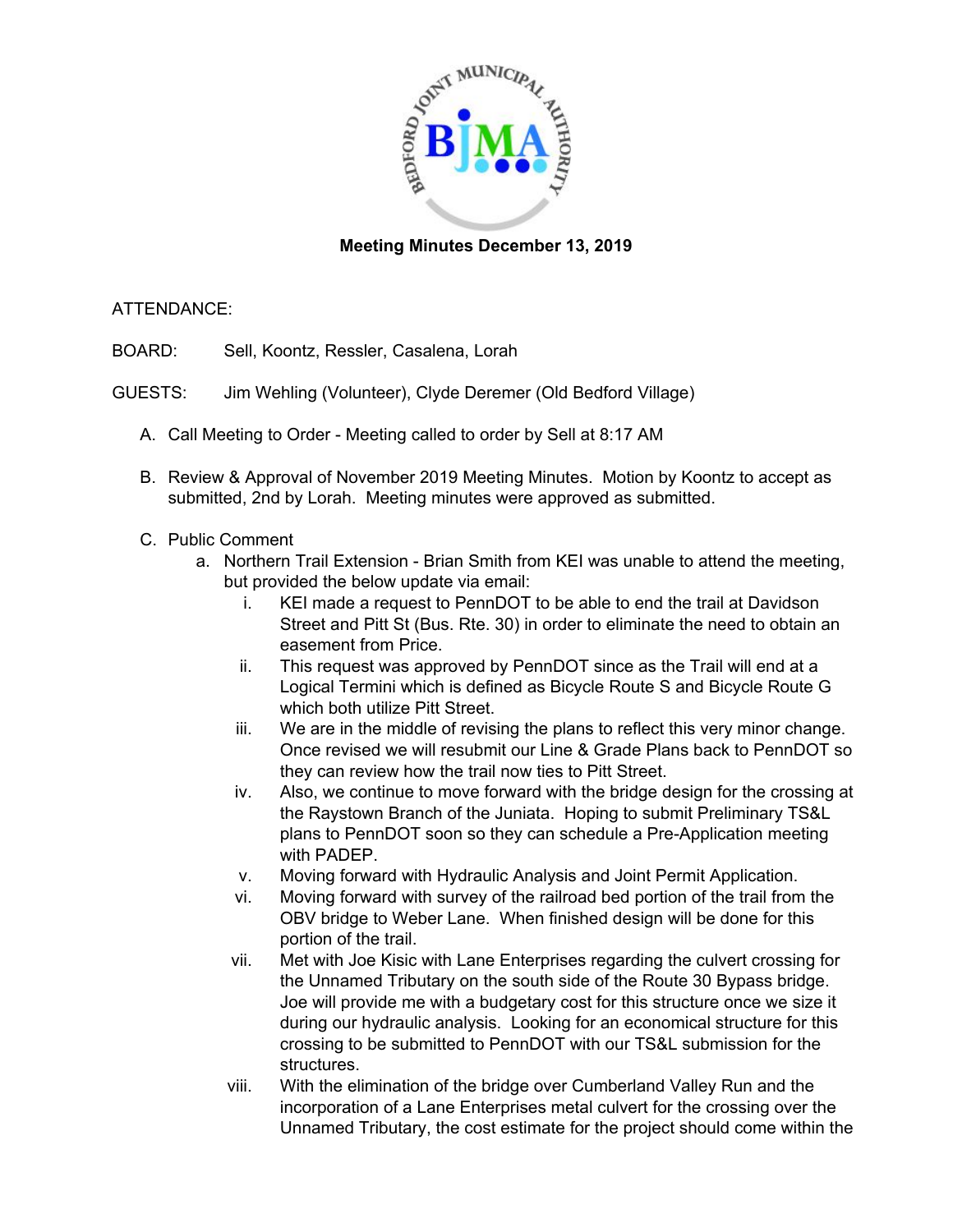awarded grant money by Congressman Shuster. We are continuing to refine our project cost estimate and should have a better handle on this in January or February.

- ix. A Geotechnical Investigation will probably be necessary in order to obtain the physical properties of the soils in the area of the large bridge over the Raystown Branch. Originally, geotechnical investigations were not needed as the bridges were relatively small. Since this bridge is substantially longer and therefore more complicated, we will most likely be required to provide basis for the footing sizes for the bridge abutment foundations. We will discuss with PennDOT but we are fairly certain that it will be required. Geotechnical investigations are performed by Navarro & Wright who is our subconsultant performing the Environmental Clearance work. Their work will be to be supplemented to include the Geotechnical Investigations. We are anticipating this work to cost between \$5k - \$10k.
- b. Sell communicated with Bedford Borough regarding the minor alignment change, which will eliminate issues with easements connecting Fort Bedford Park with Davidson Street, and will connect trail to the Bike Routes along Route 30. Will be cost savings, too. The Borough Meeting will be next week. Understand Barb will notify Council of the change.
- c. Wehling notified Peter Winglee that Keller will be performing the survey from OBV bridge to Weber Lane next week. Peter confirmed no issue.
- D. New Business
	- a. Request to Bedford County for KEI Engineering Supplement. April submitted the request to Commissioners Lang and Dallara on 11/26/19, following receipt of the survey cost additional supplement from KEI. Total request is for \$23,761.31, which includes supplement 2 at \$21,261.31 and Supplement 3 at \$2,500. April reported that per conversation with Josh Lang, will be discussed & reviewed in 2020.
	- b. DCNR Site Visit December 3, 2019. Jay Schreibman from DCNR met with Jim Wehling to review the proposed boat launch area/project. Jay suggested DCNR could support the parking lot/park area with funding which would require a match. The funding used for the non ADA accessible boat ramp itself could be used as a match to the DCNR funds. Motion by Koontz to contact the firm who prepared the Stormwater Plan for Hometown Bank to ask if they are willing to develop a sketch or plan for the project, if willing, and to advise cost to do so. 2nd by Sell. Wehling will confirm who prepared the plan for Hometown Bank.
	- c. Advertisements in the Kiosks. We were contacted by a local business, Rock Springs Lodge, to inquire about posting an advertisement in one or all of the 3 kiosks along the trail. A donation was offered in exchange for the space to promote. Motion by Sell to permit advertising on  $8\frac{1}{2} \times 11$  size posting with the request that Rock Springs Lodge cross promote by adding a link to our site on their website & that we will add on our site. 2nd by Casalena. Motion passed. April will contact the business and Brad will post in kiosks when ready.
- E. Old Business
	- a. Tree Trimming Zach Brouse & Omni Bedford Springs completed the work. There was minor damage to trail surface from one of fallen trees. Zach had discussed with Omni who agreed to repair. Zach provided invoice for \$2,800 to April this am. Motion by April to approve payment today, with Brian Sell to confirm the damage has been repaired. 2nd by Casalena. Motion carried.
	- b. Old Website URL agreed to table; New website minor modifications submitted by Casalena to Keith Landis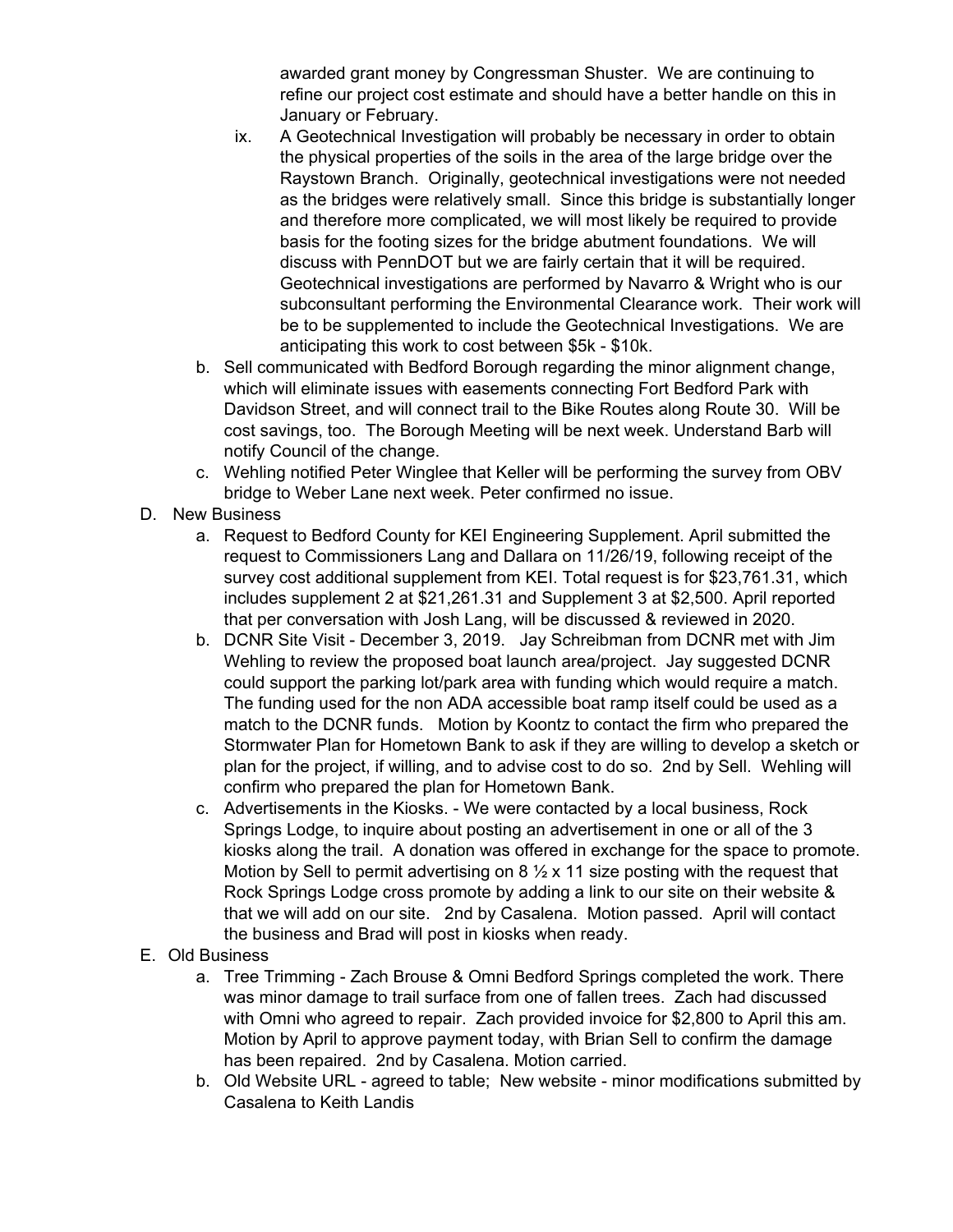- c. Updated Signage Mari Pat working on the reprint of signage to reflect new logo/name. Casalena reached out to Keith Landis re: addition of QR code development. Will continue to research.
- d. Bike Fixit Station Max received approval of project from Boy Scout Council. Total funding needed is \$3,050. He will work on fundraising after the holidays.
- e. Additional Garbage Can Motion by Sell that no additional garbageshould be added near kiosk near Smith property. 2nd by Lorah. Motion carried.
- F. Reports of Officers
	- Chairman n/a
	- Vice Chairman n/a
	- Secretary 2020 Meeting Schedule, Advertisement to go in Gazette.
	- Treasurer Koontz presented Treasurer's Report. See attached. Koontz will prepare budget for 2020. Motion by Sell to pay the bills, 2nd by Casalena. Motion carried.
	- Secretary-Treasurer n/a

Motion by Sell to adjourn meeting at 8:59 am, 2nd by Lorah. Meeting adjourned.

Next Meeting will be January 10th @ 8:15 AM at Penn Square Center,

127 S. Juliana St., Bedford.